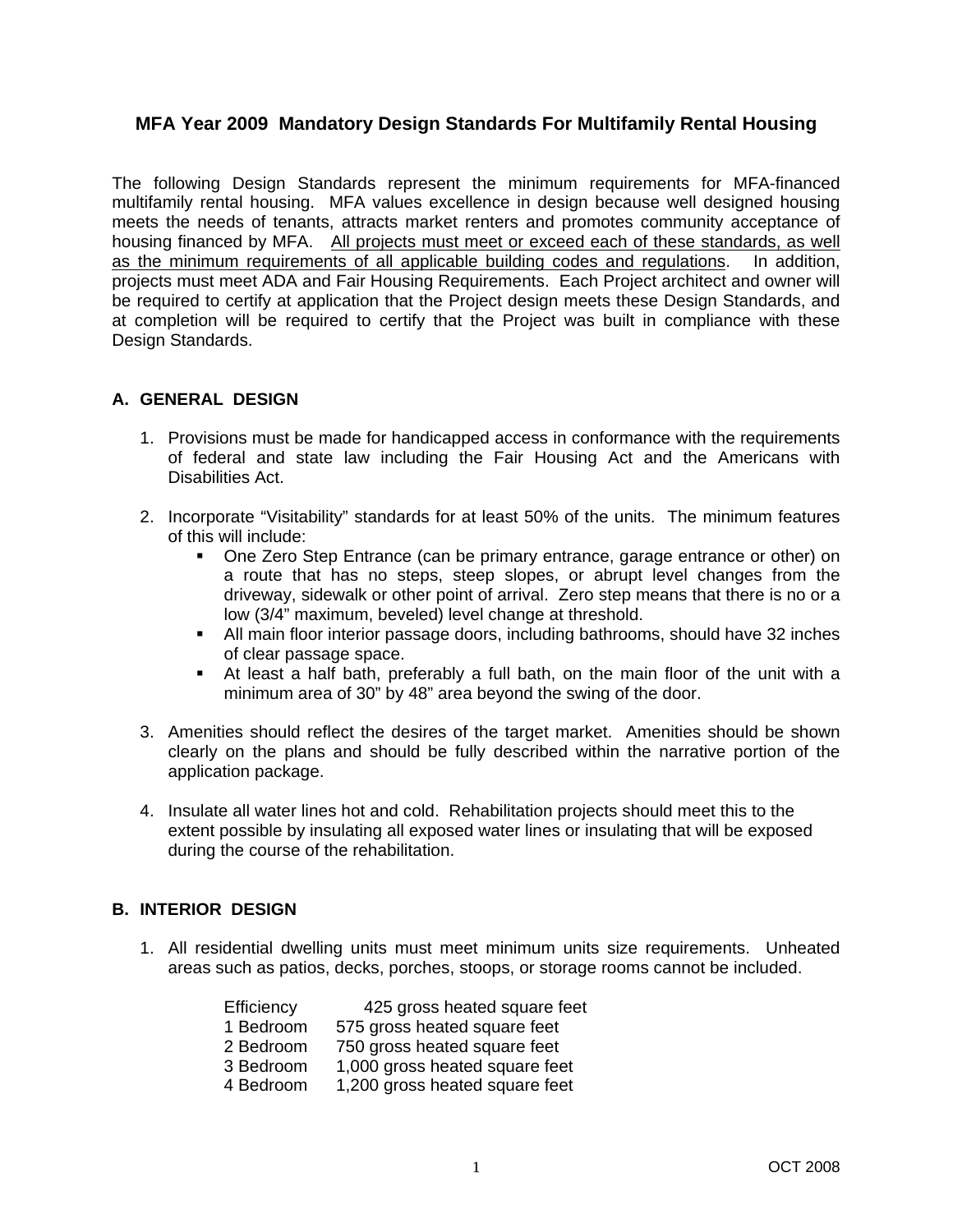- 2. The minimum bedroom size for the primary bedroom is 120 gross heated square feet. The minimum bedroom size for secondary bedrooms is 100 gross heated square feet with a minimum 9 foot width. Minimum bedroom sizes are to be understood as the room immediately surrounding the intended bed location, not to include interior closets or hallways separating the sleeping area from adjacent rooms, closets or spaces.
- 3. Kitchens must be equipped with pantries or broom closets.
- 4. Other features which must be provided include:
	- Linen closets outside the bathrooms; and
	- Bulk storage for items like snow tires, suitcases and sports equipment. (This may be located outside each unit.)
- 5. Water heater closets can not be considered to meet any of the above storage requirements.
- 6. All rooms must have permenant fixed lighting. Sleeping areas and living areas must not be dependent on switched outlets or floor lamps for lighting.
- 7. Kitchens must vent to the exterior and/or kitchen ranges must have hoods.
- 8. Install Energy Star® lighting systems and appliances. Provide evidence that the water heaters' energy factor (EF) equate to or exceed the Energy Star® recommended levels.
- 9. If carpet must be used it must not be installed in high moisture areas including: entryways, bathrooms, kitchens and laundry areas. Installation of carpet must be tacked down, cannot be glued.

### **C. LARGE UNIT DESIGN (applicable to units having three or more bedrooms)**

- 1. The common spaces of units should be proportionately larger as the number of bedrooms increases.
- 2. Three-bedroom units must have at least 1.75 baths and four-bedroom units must have 2 full baths.

### **D. EXTERIOR DESIGN**

- 1. Low maintenance exteriors should be used.
- 2. A complete landscape plan which maximizes existing natural features or otherwise enhances open space is required. Native, semi-native, or drought tolerant plants should be used and low water use maintenance systems such as drip systems and rainwater harvesting. Maintenance systems (e.g., irrigation systems) must be installed to maintain landscaping.
- 3. Trash removal areas must be screened.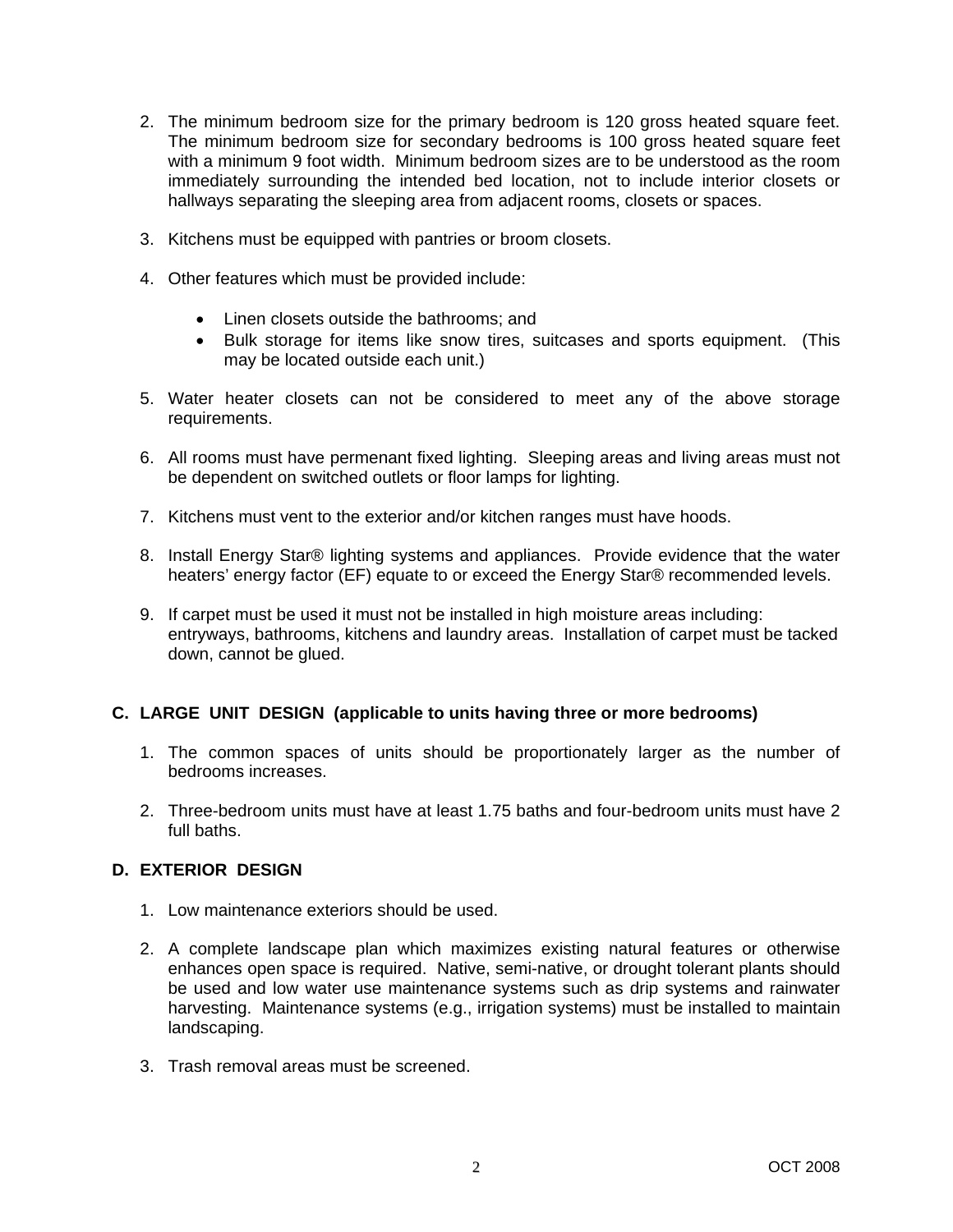- 4. Buildings and dwelling units must be individually marked with visible, contrasting identifying devices to minimize the response time for receiving aid by police and/or emergency personnel. The building identifying devices must be well lighted from dusk until dawn.
- 5. Single lever deadbolts and eye viewers are required on all entry doors to residential units.
- 6. On-site playground areas (as applicable based on target tenant population)
	- a. Recreational facilities must be provided for different age groups. (For example, sand boxes within sight of units for children under 5, "tot lots" for ages 5 to 12, and a basketball court for ages 12 and older.)
	- b. Play areas and playgrounds for children should be located away from high automobile traffic patterns, and situated so that the play area is visible from the maximum number of dwelling units possible for safety.
	- c. Designated play areas and playgrounds are considered "common areas", and must be on an accessible route per accessibility codes.
	- d. A bench must be provided at playgrounds to allow a child's supervisor to sit and rest comfortably. The bench must be anchored permanently, must be on an accessible route, and must be weather resistant.
	- e. A "warning" sign must be posted to advise residents that children playing at the playground will be doing so at their own risk. The sign must be posted at a visible location, and use contrasting colors for better identification.

## **E. COMMON AREA FACILITIES**

- 1. On-Site Laundry Facilities
	- a. Laundry facilities are required at all developments with twenty or more residential dwelling units.
	- b. There must be a minimum of one washer and one dryer per twelve dwelling units if washer/dryer hookups are not available in each dwelling unit. If hookups are available in each dwelling unit, there must be a minimum of one washer and one dryer per twenty dwelling units. If washer and dryers are provided in each unit, additional facilities are not required.
	- c. A "folding" table or countertop must be installed at an accessible AD height.
	- d. The laundry room must have adequate entrance lighting from dusk to dawn to assist in greater security during evening hours.
- 2. Community / Office Space
	- a. All special needs and elderly developments must have a community room on site, or immediate access to such space on an adjacent property.
	- **b.** All developments consisting of twenty (20) residential dwelling units or more, must have a site office of at least 200 square feet (inclusive of handicapped toilet facility) and a maintenance room of at least 100 square feet.

# F. **REHABILITATION PROJECTS**